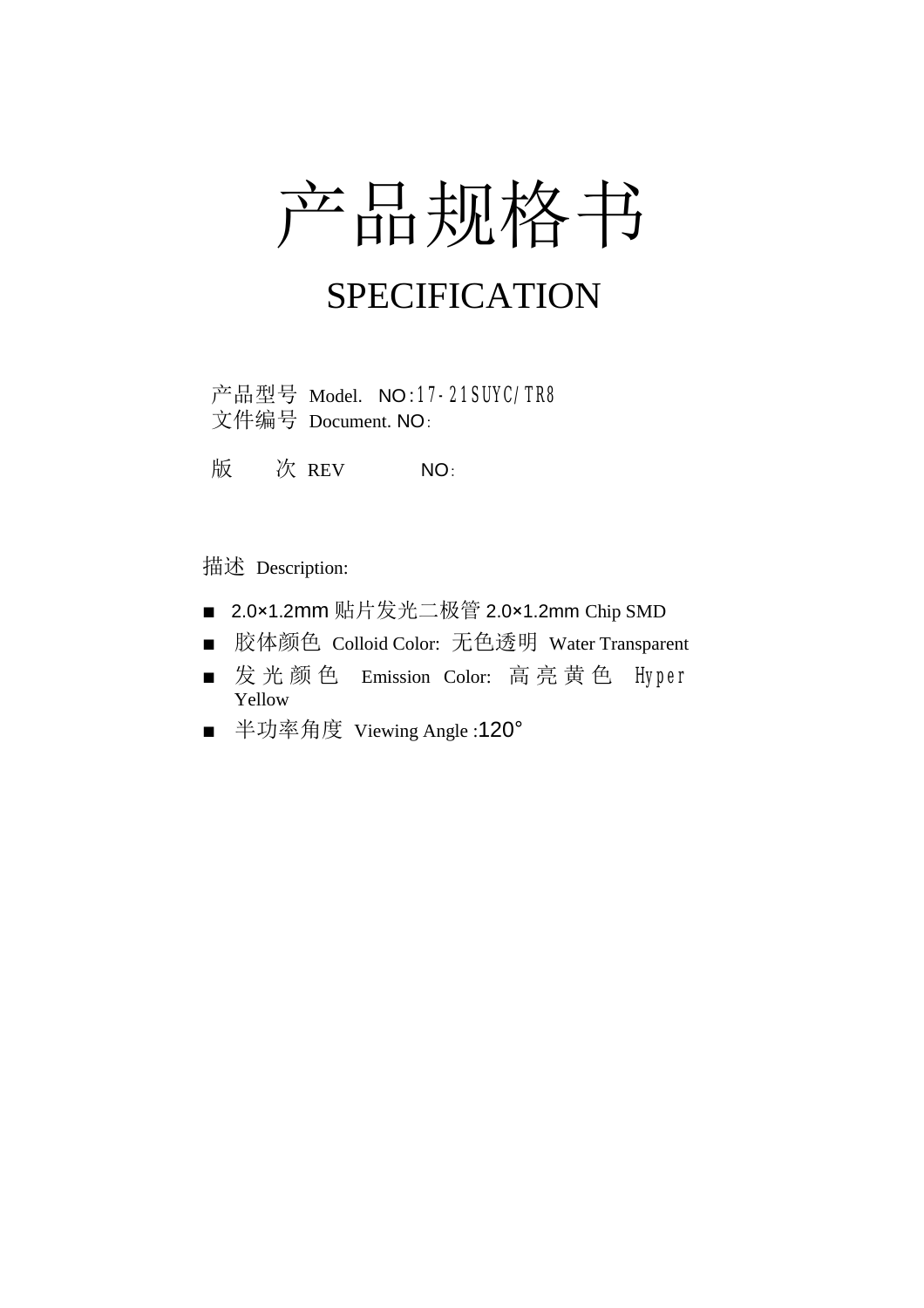### 1. 外形尺寸 **Dimensions**

#### 单位(Units):毫米(mm)



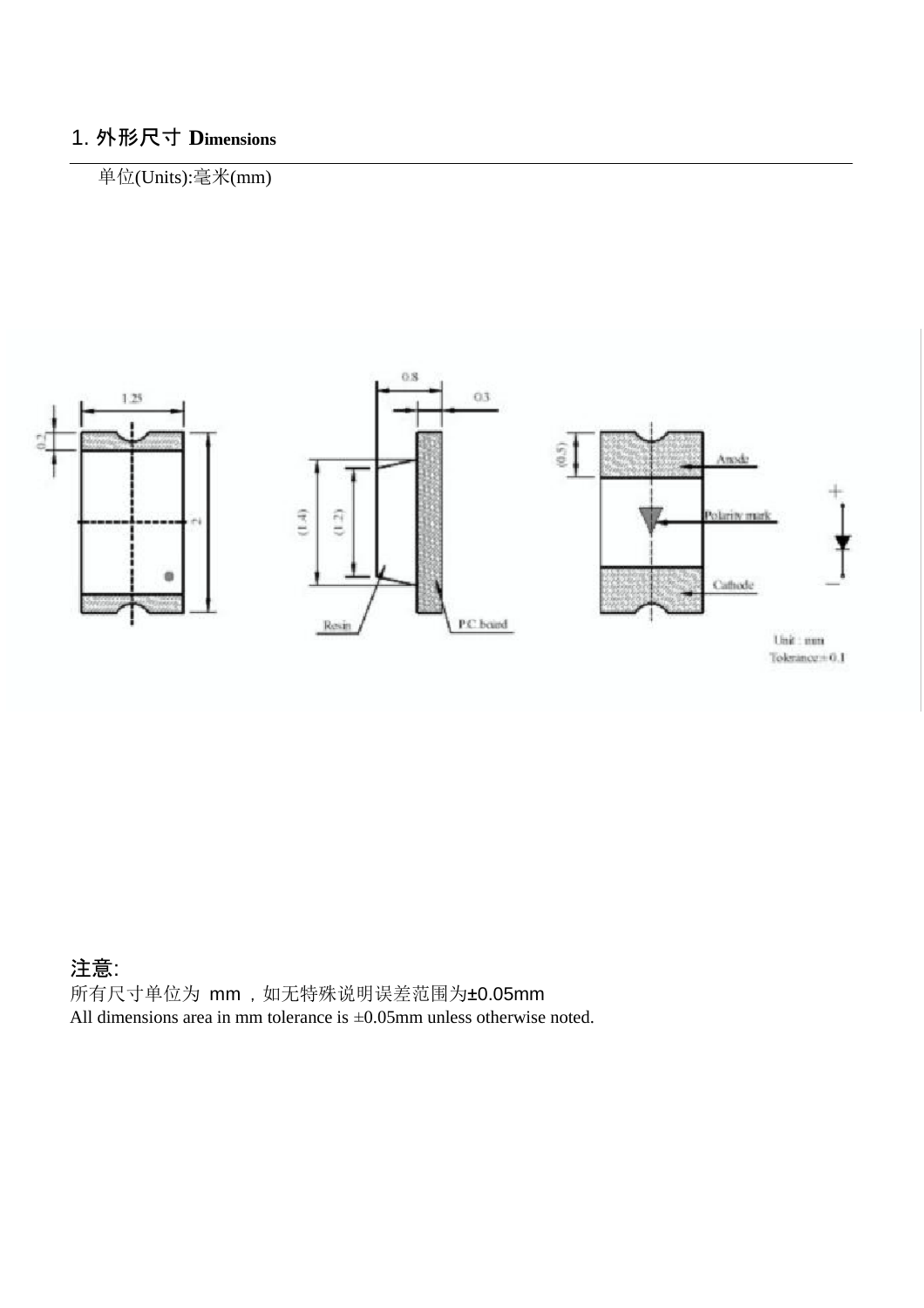#### 2. 光电特性 **Electrical / Optical characteristics**

| 项目 Item                      | 符号 Symbol  | 最大绝对额定值<br><b>Absolute Maximum Rating</b>                     | 单位<br>Unit              |
|------------------------------|------------|---------------------------------------------------------------|-------------------------|
| 正向电流 Forward Current         | IF         | 20                                                            | mA                      |
| 正向峰值电流 Pulse Forward Current | <b>IFP</b> | 100                                                           | mA                      |
| 反向电压 Reverse Voltage         | VR.        | 5                                                             | V                       |
| 功率消耗 Power Dissipation       | <b>PD</b>  | 350                                                           | mW                      |
| 工作温度 Operating Temperature   | Topr       | $-40^{\circ}$ C To<br>$+85$ <sup>o</sup> C                    | $\rm ^{\circ}C$         |
| 贮藏温度 Storage Temperature     | Tstg       | -40°C To +85°C                                                | $\rm ^{\circ}C$         |
| 焊接温度 Soldering Temperature   | Tsld       | Reflow Soldering: 250°C<br>$:350^{\circ}$ C<br>Hand Soldering | for 10sec.<br>for 3sec. |

(1) 最大限度额定值 Absolute Maximum Ratings (TA=25ºC)

1/10周期, 0.1 msec脉宽

IFP Conditions : 1/10 Duty Cycle, 0.1 msec Pulse Width.

(2) 本样品光电参数Initial Electrical/Optical Characteristics (TA=25ºC)

| 符号                 | 项目                     | 单位      | 最小值            | 规格值           | 最大值  | 测试条件                   |
|--------------------|------------------------|---------|----------------|---------------|------|------------------------|
| Symbol             | Item                   | Units   | Min.           | Typ.          | Max. | <b>Test Conditions</b> |
| <b>VF</b>          | 正向电压                   | V       | $\overline{2}$ |               | 2.2  | $IF = 20mA$            |
|                    | <b>Forward Current</b> |         |                |               |      |                        |
| IR                 | 反向电流                   | uA      |                |               | 1    | $VR=5V$                |
|                    | <b>Reverse Current</b> |         |                |               |      |                        |
| $\Delta\lambda1/2$ | 发光角度                   | $\circ$ |                | $120^{\circ}$ |      | $IF = 20mA$            |
|                    | Viewing Angle          |         |                |               |      |                        |
| IV                 | 发光强度                   | Mcd     | 95             |               | 113  | $IF = 20mA$            |
|                    | Luminous Intensity     |         |                |               |      |                        |
| λD                 | 主波长                    | Nm      | 592            |               | 594  | $IF = 20mA$            |
|                    | Dominate Wavelength    |         |                |               |      |                        |

正向电压允许误差± 0.05V Tolerance of measurement of Vf is ±0.05 V.. 亮 度允许误差±10% Luminous Intensity Measurement allowance is ± 10%. 波长 允许误差±1nm Color Coordinates Measurement allowance is ± 1nm.